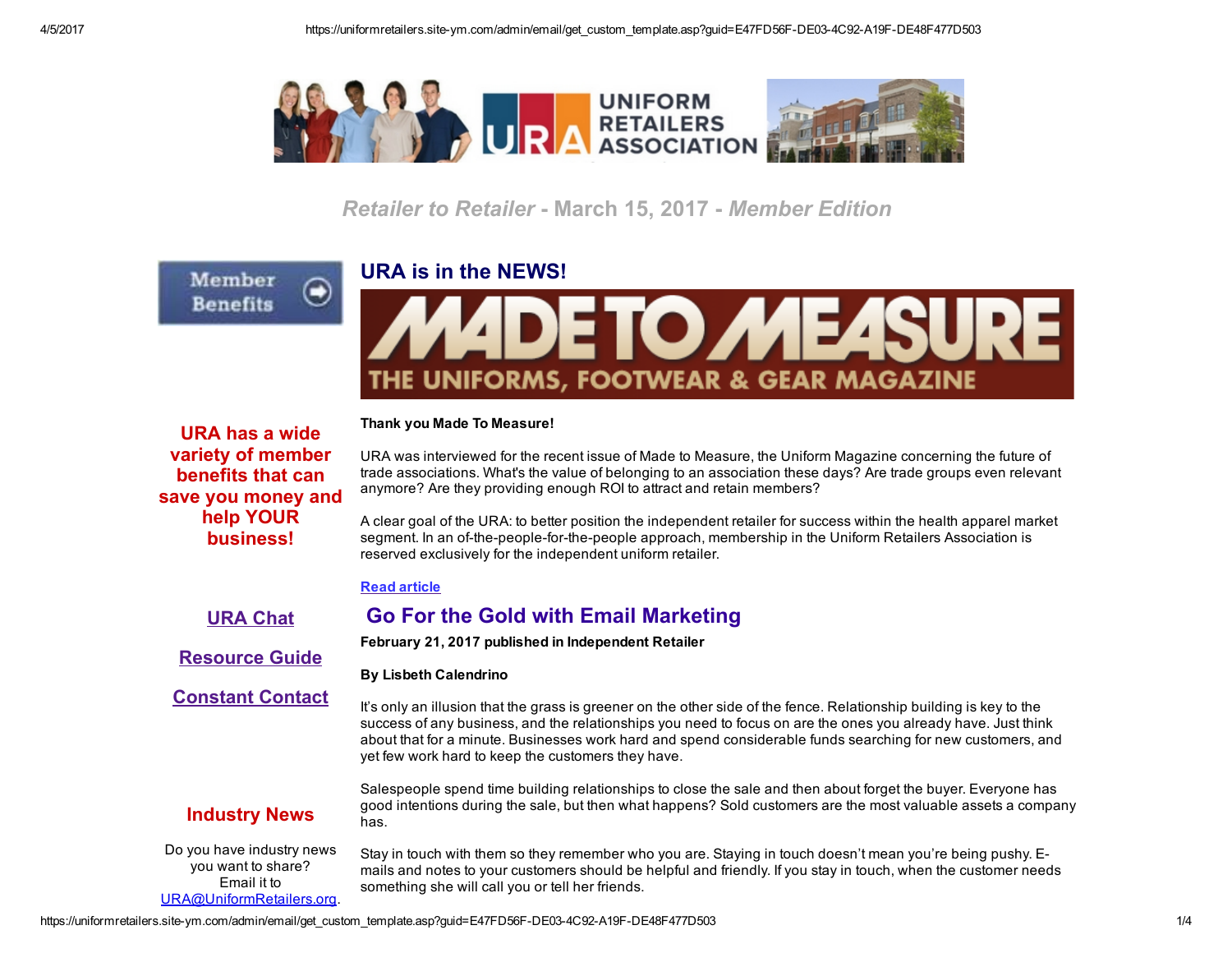Sold customers can help you get new business and build your brand. If they remember you and have a good impression of you, it's more likely they will tell a friend why they should buy from you. This is also known as 'word of mouth' marketing. Studies show that 90% or more of business comes from these kinds of referrals. To be effective, customers need to know what to say. Sending email messages to your sold customers provides that message in a subtle way.



If you show your gratitude, you will stand out. Treat your customers as valued friends. Unless you breach your friendship, it will be a long-term relationship. Why not send a note to twenty or thirty of your customers telling them how much you value their business? When was the last time you got a personal note from a salesperson? Salespeople are often told to send thank you notes after the sale, and that's the last time the customer hears from them. Be a standout. If your customers feel valued, they will always want to help out.



So, how can you capture your customers' e-mails and build your e-mail marketing database? An easy way is to offer to email their receipts. Many retailers including Home Depot®, Kohl's® and Office Depot® use this method to build their database. Other ways to build your customer database include: Asking for testimonials to share or conducting a survey; offer a small gift for completing the survey and request contact info to send the gift. Once you have your email list – go for the gold! Use it to communicate events, new products, and sales in addition to the occasional personalized message.

# Start Planning Now for the 2017 URA Trade Show

Uniform Retailers Association 1100-H Brandywine Blvd. Zanesville, OH 43701 (866) 775-0080 or (740) 452-4541

[www.UniformRetailers.org](http://www.uniformretailers.org/)

# 11<sup>th</sup> Annual Trade Show October 30 - November 1, 2017 Music City Center Nashville TN



Now is the time to start planning for the 2017 URA Trade Show! Here are some show highlights:

• The Grand Ole Opry -Plan now to enjoy one of the most iconic Nashville experiences with your fellow URA members – the Grand Ole Opry! The Grand Ole Opry is a live radio show that features performances from a different set of country singers each show. The shows are presented in front of a live audience, and Opry broadcasts can be heard on WSMAM on Tuesday, Thursday, Friday and Saturday evenings, on Willie's Roadhouse on SiriusXM Channel 59 on Friday and Saturday nights and online at [www.opry.com.](http://www.uniformretailers.org/link.asp?e=jclegg@offinger.com&job=2713431&ymlink=65029530&finalurl=http%3A%2F%2Fwww%2Eopry%2Ecom)URA has secured discounted tickets for this amazing event!

### Saturday, October 28, 2017

Showtime: 7:00 PM Seats will be in Tier 2 The Grand Ole Opry is approximately 11 miles from the Omni Nashville Hotel (host hotel) Ticket price will discounted.

• Crazy Town - The interior of the bar is eclectic, fun & funky! It contains walls of 5 reclaimed barns, antique

signs, enormous hanging guitars, handmade chandeliers and even a Barber's Chair used to take shots &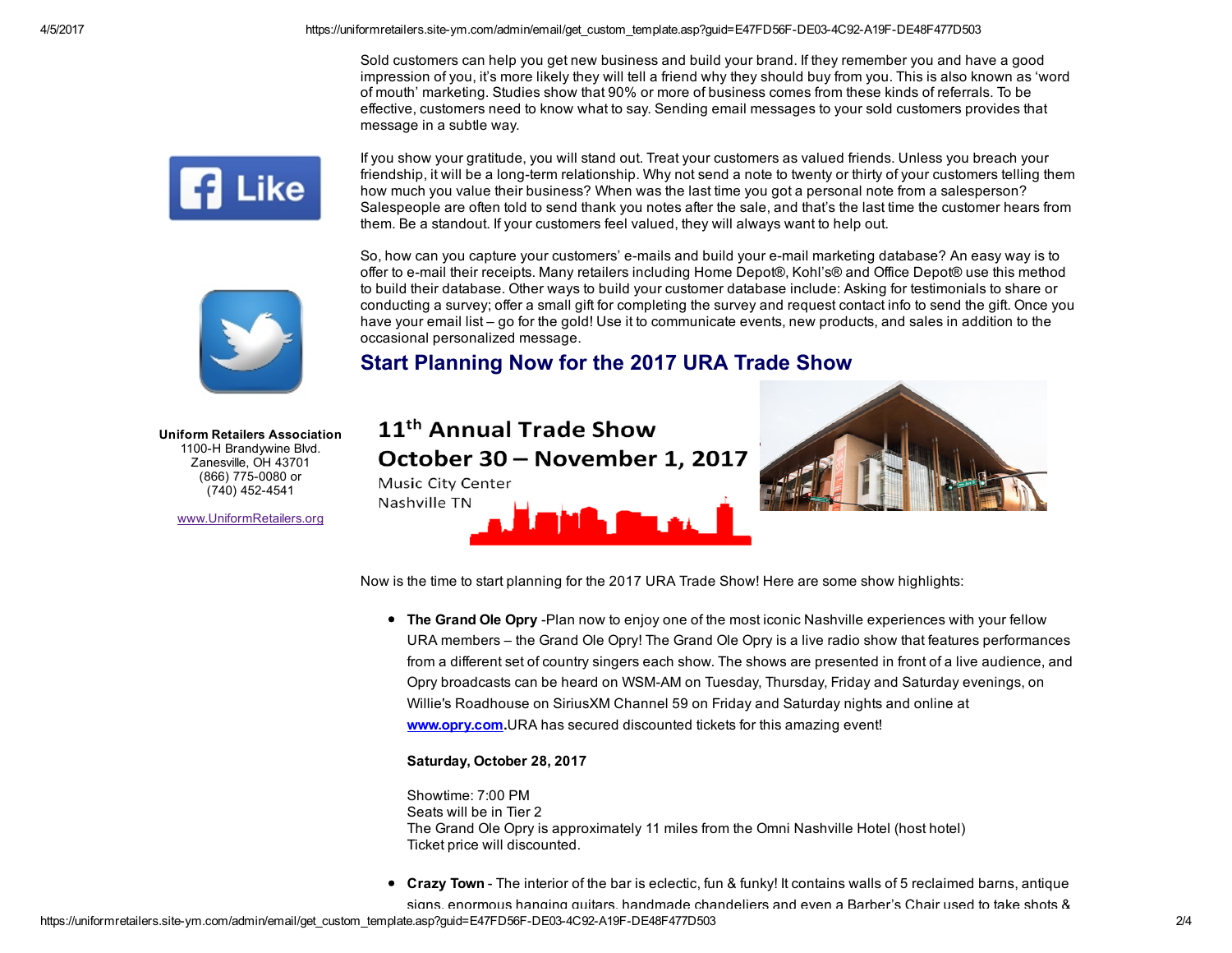signs, enormous hanging guitars, handmade chandeliers and even a Barber's Chair used to take shots &

pictures!

Monday, October 30, 2017

**George Jones Museum** - Experience the history and see George Jones memorabilia up close and personal. Not only will you see the history of one of kings of country music but also experience some great drinks at the longest bar in Nashville with incredible views of the Cumberland River and Nissan Stadium.

#### Sunday, October 29, 2017

URA Trade Show This is the reason you're coming to Tennessee! This is your chance to meet with manufacturers and see everything that is new for the industry in 2017.

Monday - Wednesday, October 30 - November 1, 2017

Make your travel and hotel plans NOW! You can find hotel reservation information for our headquarters hotel [here](http://www.uniformretailers.org/page/HotelTravel).

#### Omni Nashville Hotel Headquarters Hotel 250 5th Ave. S Nashville, TN 37203

#### See you there!

## Save on Items You Already Buy

Are you making the most of your URA membership? URA members receive discounts to both Staples and Best Buy! This free benefit through UNA Group Purchasing will saves members money on things they already buy!

You can find more information at **[STAPLES](http://c.ymcdn.com/sites/www.uniformretailers.org/resource/resmgr/files/Staples_Summary.pdf)** and **[BEST](http://c.ymcdn.com/sites/www.uniformretailers.org/resource/resmgr/files/Best_Buy_Summary.pdf) BUY!**